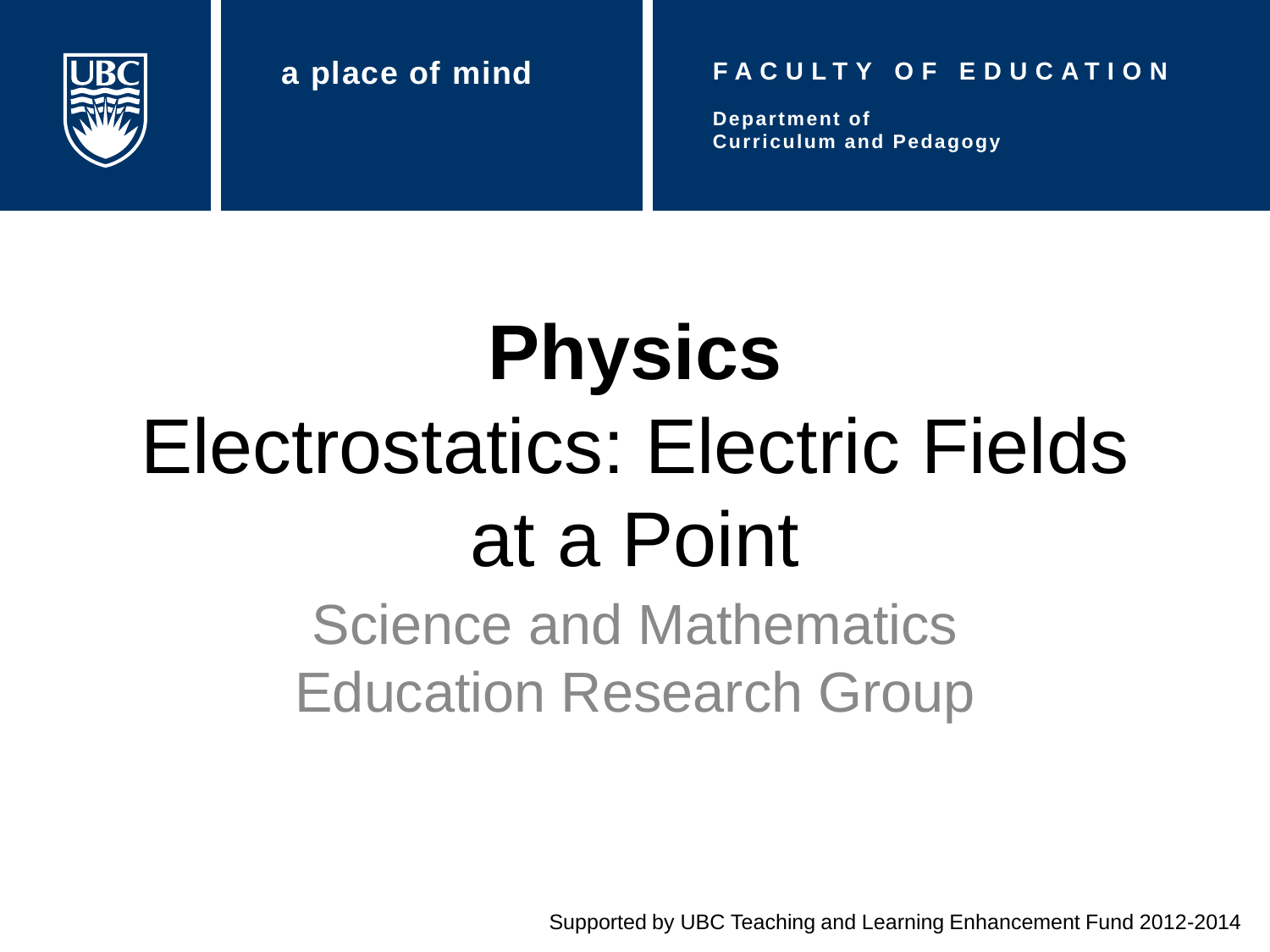#### **Electric Fields at a Point**

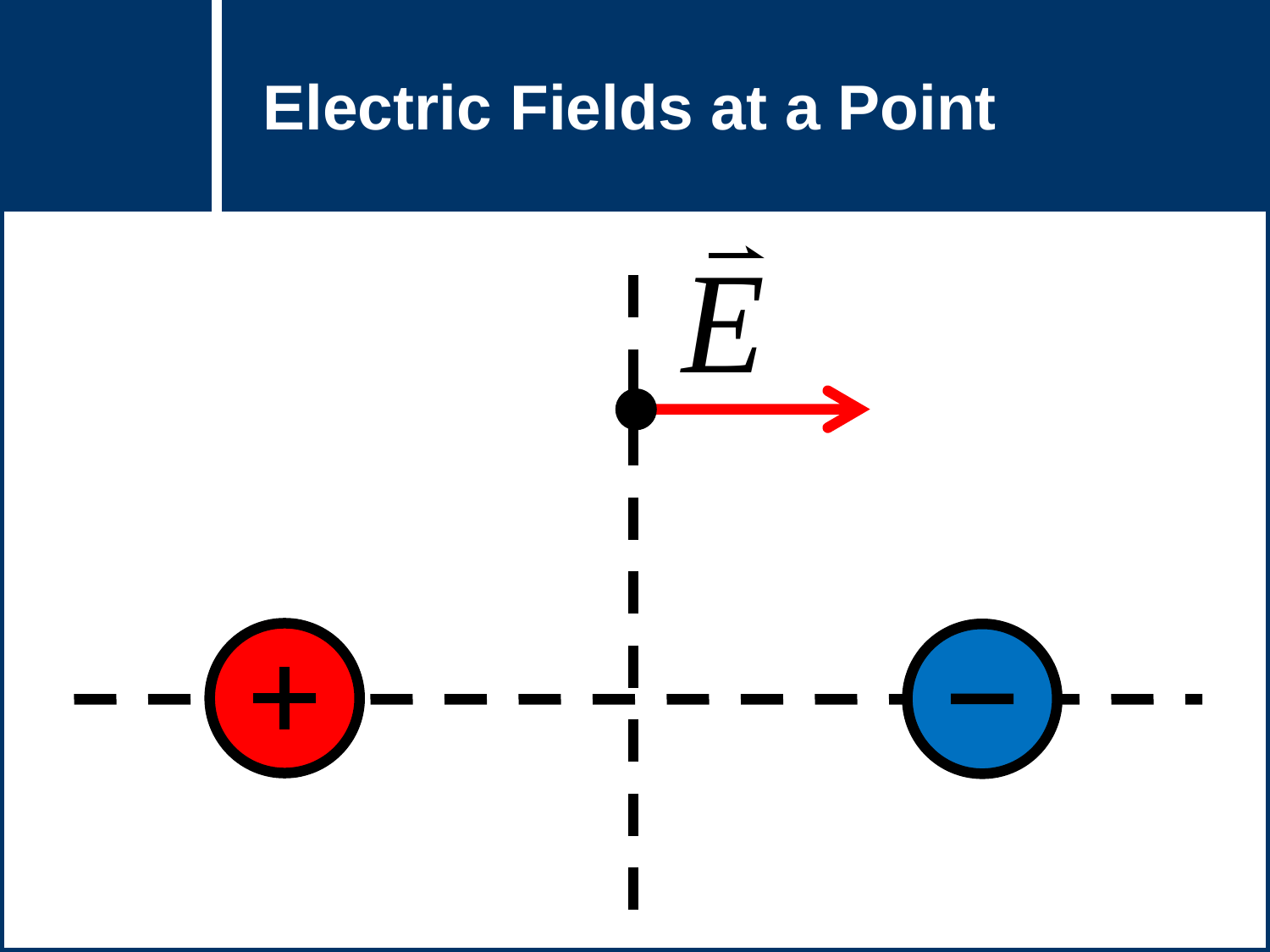### **Electric Fields**

The electric field is defined as the force per unit charge experienced by a positive test charge *q*:

$$
\vec{E} = \frac{\vec{F}}{q}
$$

The electric field is a vector quantity with units newtons per coulomb (N/C). It is directed in the same direction as the force experienced by the small positive test charge inside the electric field.

The magnitude of the electric field from a single charge *Q* at a distance *r* is:

$$
E = \frac{1}{q} \frac{kQq}{r^2} = \frac{kQ}{r^2}
$$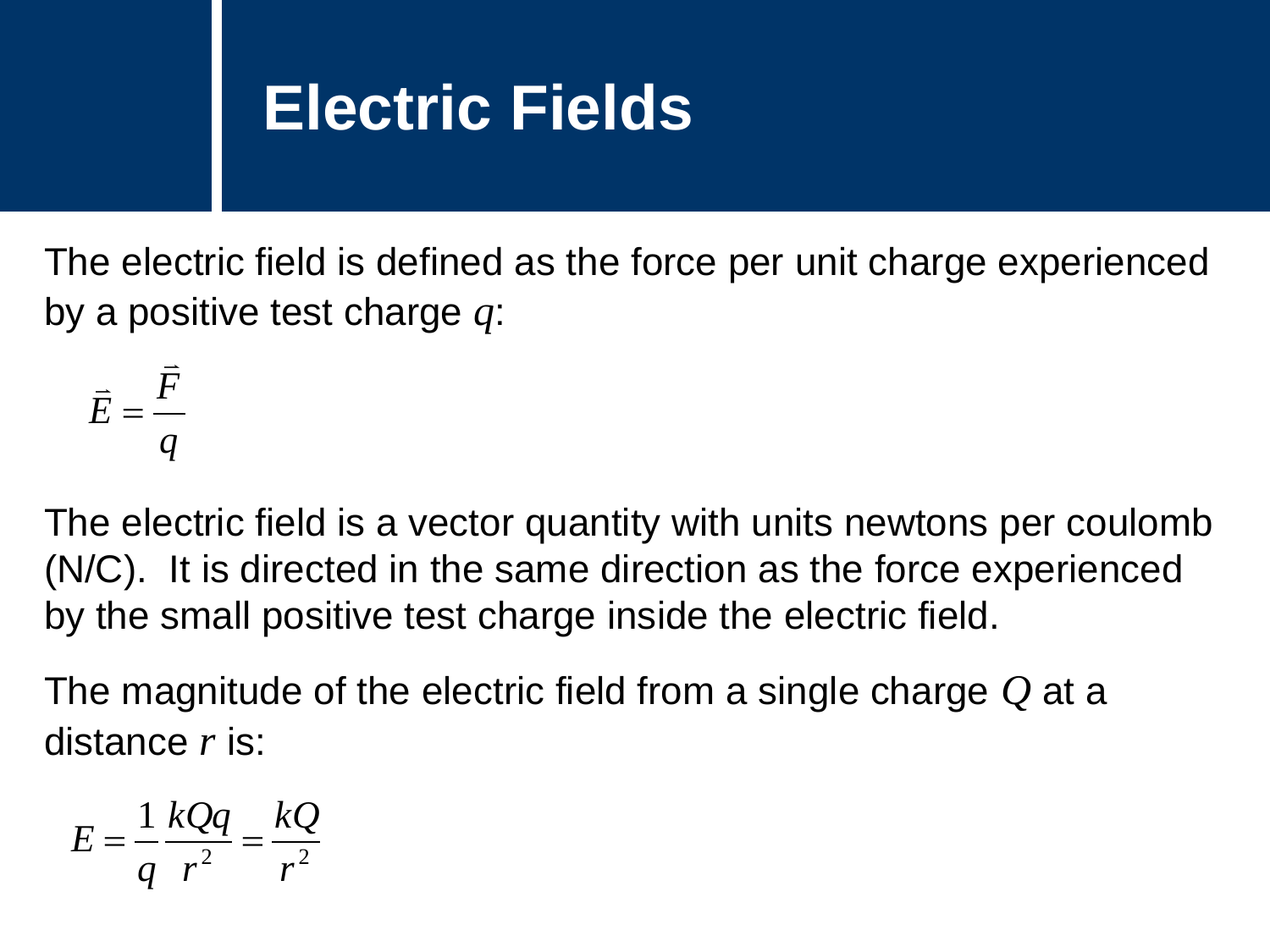### **Electric Field at a Point I**

What is the magnitude and direction of the electric field at a point 10 m away from a +1 μC charge?



A. 
$$
E = 90
$$
 N/C

- B.  $E = 90$  N/C
- C.  $E = 900$  N/C
- D.  $E = 900$  N/C
- E. None of the above

Coulomb's constant: 2 2 9 C  $k = 9 \times 10^9 \frac{\text{Nm}}{2^2}$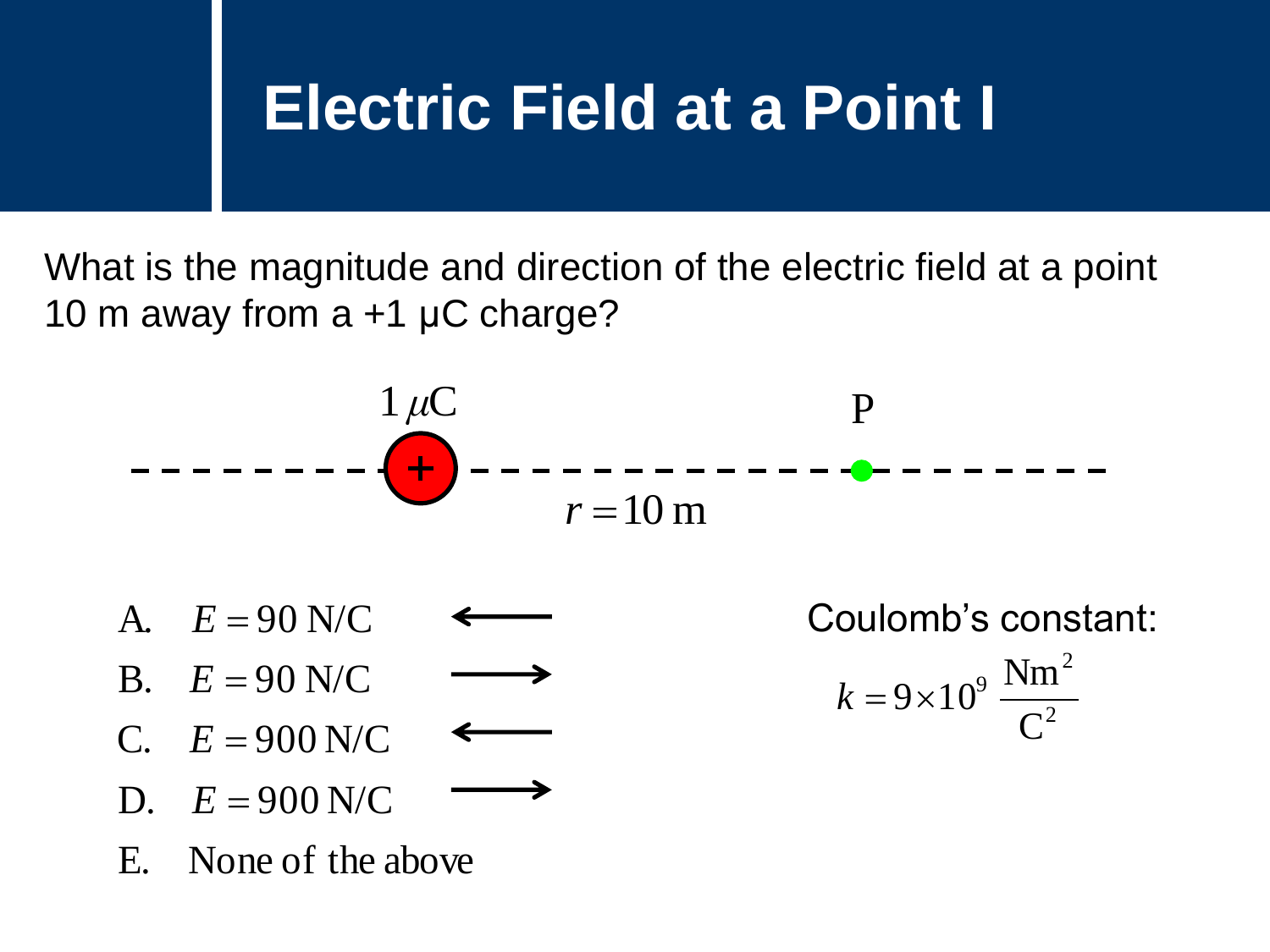**Answer:** B

**Justification:** Consider putting a small positive test charge at the point P.  $1 \mu C$  $r = 10 \text{ m}$  P  $q^2+q^2$ 

The test charge will experience a repelling force to the right since two positive charges repel. The magnitude of the force can be calculated according to Coulomb's law:

 $\overline{\phantom{a}}$ 

$$
\vec{F} = k \frac{Qq}{r^2} = \frac{(9 \cdot 10^9)(1 \cdot 10^{-6})q}{10^2} = 90q \text{ N} \implies
$$

The electric field at this point is therefore: *q C F E* N  $=$  $\frac{1}{2}$  $=$  90  $\overline{\phantom{a}}$ 

Notice that the electric field points in the same direction as the force experienced by a positive charge.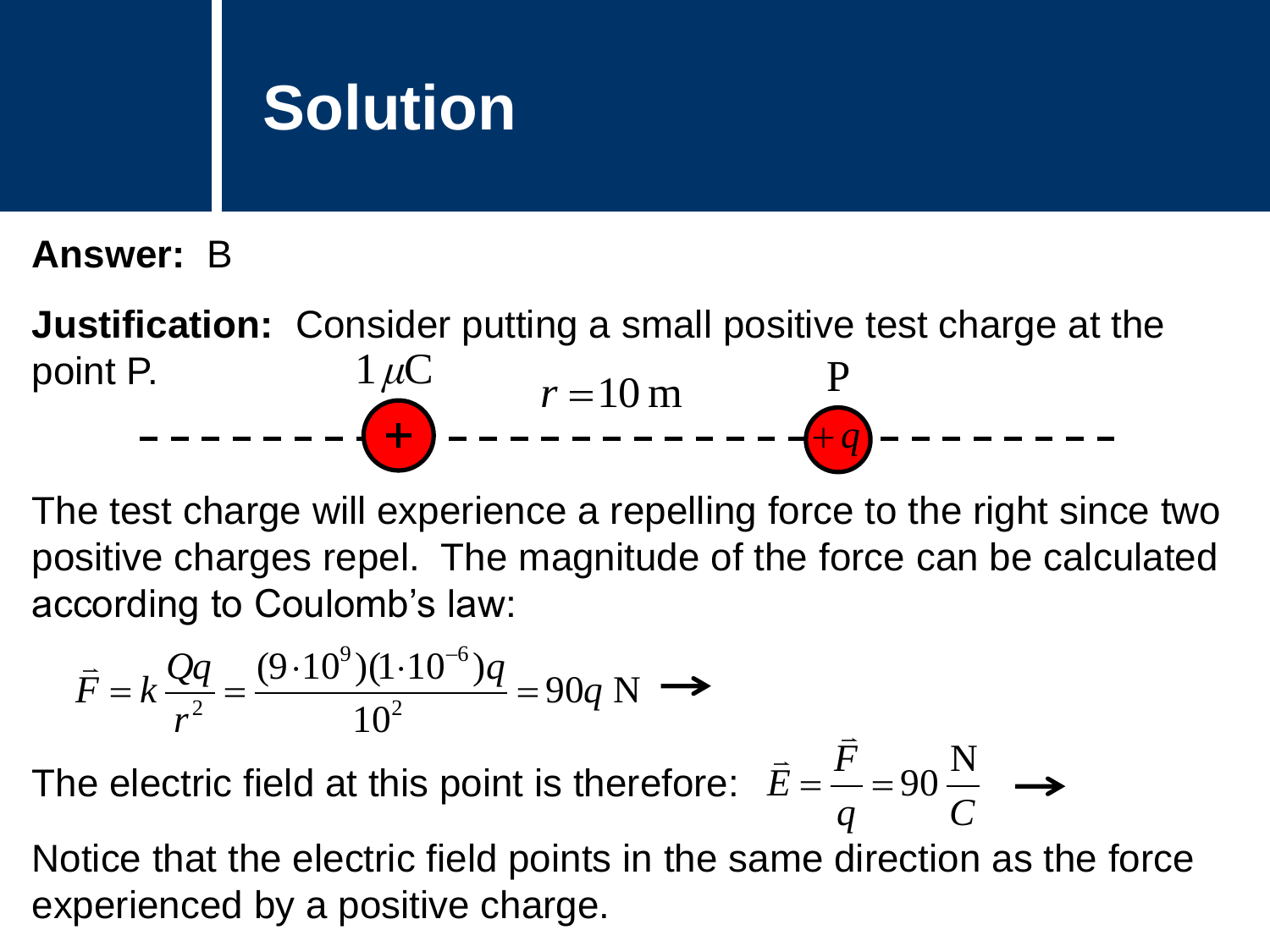## **Electric Field at a Point II**

To determine if there is an electric field at a point P, a small negative test charge is put at that point. It experiences a force as shown.

$$
\vec{F} = 5.10^{-6} \text{ N}
$$
  $\bigg( \frac{2}{5} \bigg) - 5 \mu C$ 

What is the electric field at that point?

A. 
$$
E = 1
$$
 N/C  $\nearrow$ 

- B.  $E = 1$  N/C  $\angle$
- C. There is no electric field
- D. The distance from the electric field source must be known
- E.  $\overline{F} = 5.10^{-6}$  M<br>
That is the electric field at that point?<br>
A.  $E = 1$  N/C  $\swarrow$ <br>
C. There is no electric field<br>
D. The distance from the electric field source must be known<br>
E. A positive test charge must be used t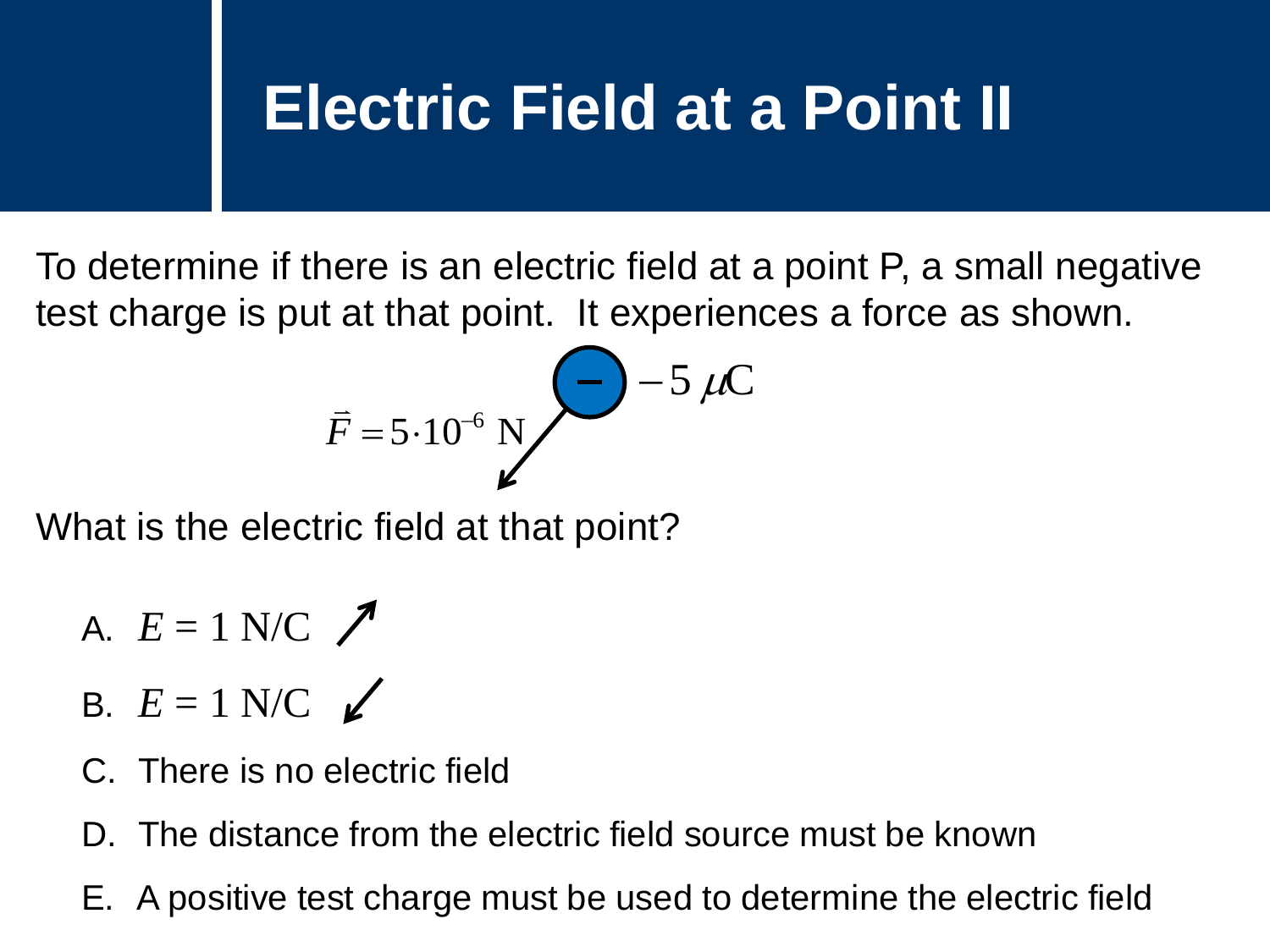**Answer:** A

**Justification:** The test charge experiences a force, so the magnitude of the electric field is: N 1  $5 \cdot 10^{-6}$  N 6  $=$ .  $=\frac{1}{a}=\frac{3}{5}=\frac{10}{10^{-1}}$  $\overline{a}$ *F E*

The direction of an electric field is defined to be in the same direction as the force experienced by a positive test charge. If a negative test charge is used instead, the direction of the electric field will be in the opposite direction.

Direction of field: Negative test charge: Positive test charge:

 $\cdot 10^{-6}$ 

 $+5 \mu C$ 

C

 $5\cdot 10^{-6}$  C

.

*q*

6



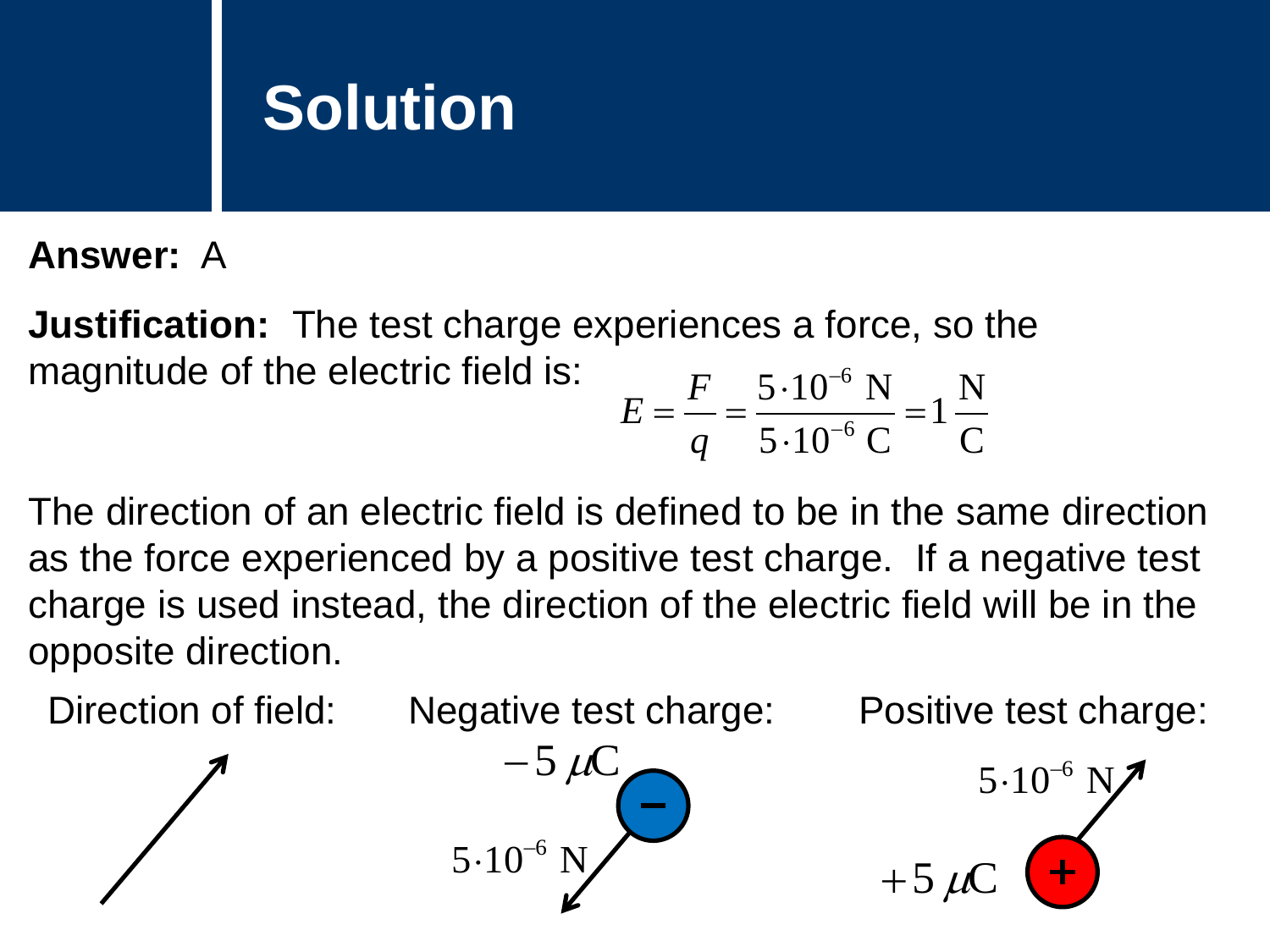### **Electric Field at a Point III**

Suppose we put a positive test charge *q* at a point P and determine that there exists an electric field with magnitude 3 N/C.



If a positive test charge 2*q* is used instead, what will the electric field be at point P?

- A. The electric field will be larger by a factor of 2
- B. The electric field will be smaller by a factor of 2
-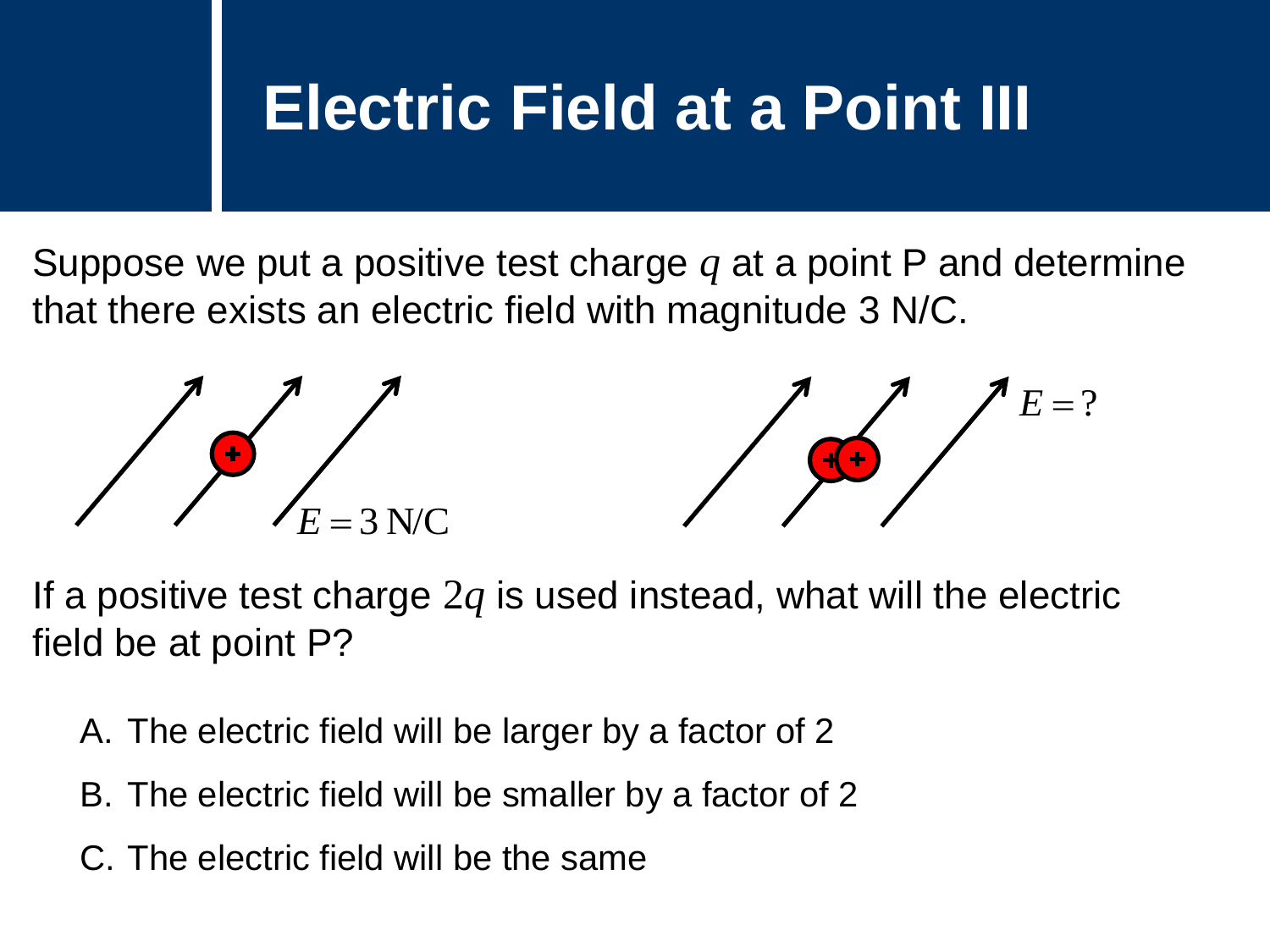**Answer:** C

**Justification:** The test charge is twice as large, but this means the force experienced by the test charge will also be twice as large:

$$
F_q = \frac{kQq}{r^2}, \quad \Rightarrow \quad F_{2q} = \frac{kQ(2q)}{r^2} = 2F_q
$$

The electric field will therefore be the same as before:

$$
E = \frac{2F_q}{2q} = \frac{F_q}{q}
$$

This shows that the electric field does not depend on the test charge used to detect it. A small charge is normally used so that it does not disturb other charges or the electric field at other points.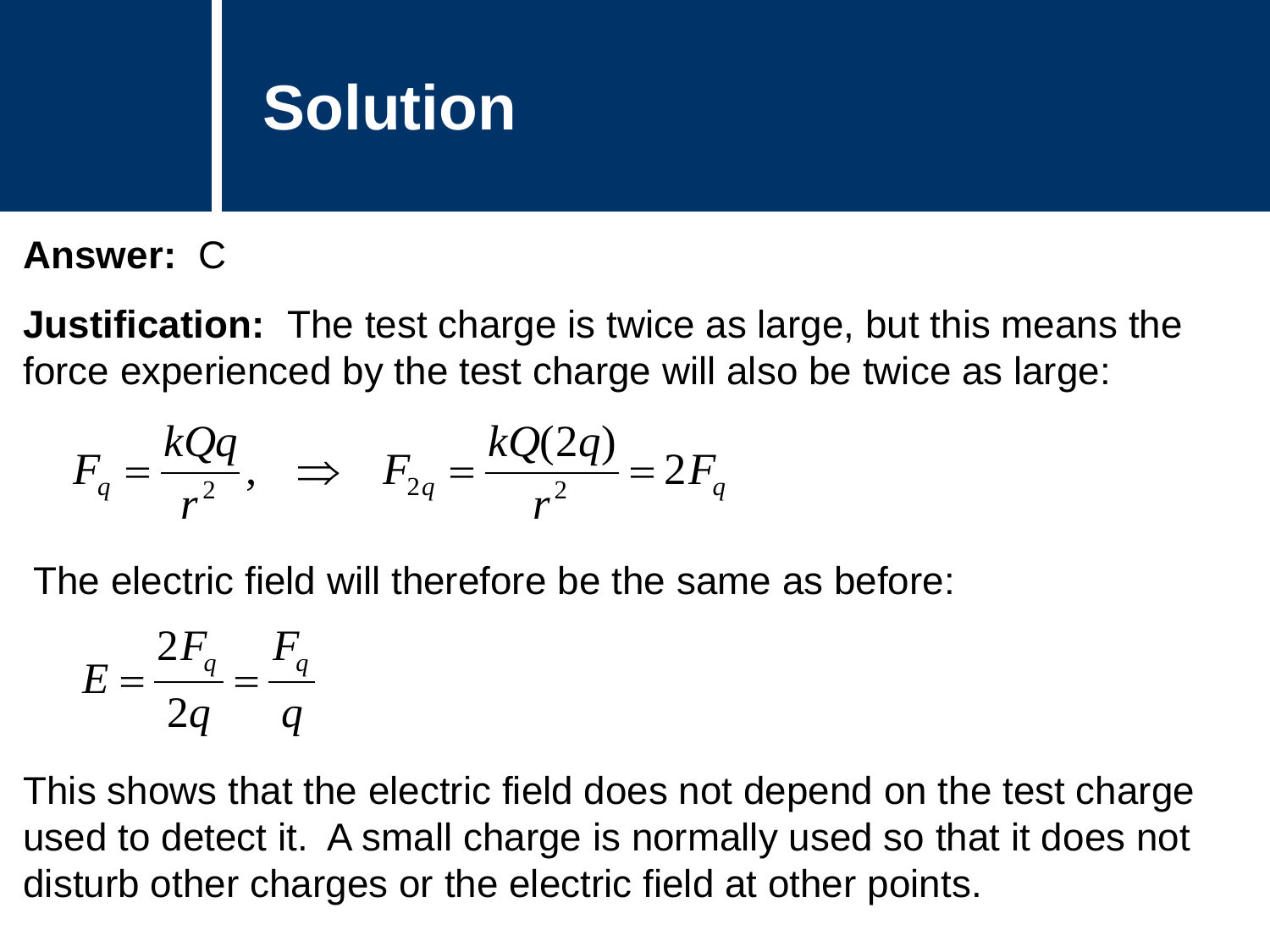### **Electric Field at a Point IV**

The magnitude of the electric field of a point charge Q, at a point a distance *r* away from the charge, is:  $r^2$  $E=\frac{kQ}{2}$ 

What happens to the magnitude of the field at the point P if the charge is halved?

- A. Increases by a factor of 4
- B. Increases by a factor of 2
- C. Decreases by a factor of 4
- D. Decreases by a factor of 2
- E. Remains the same

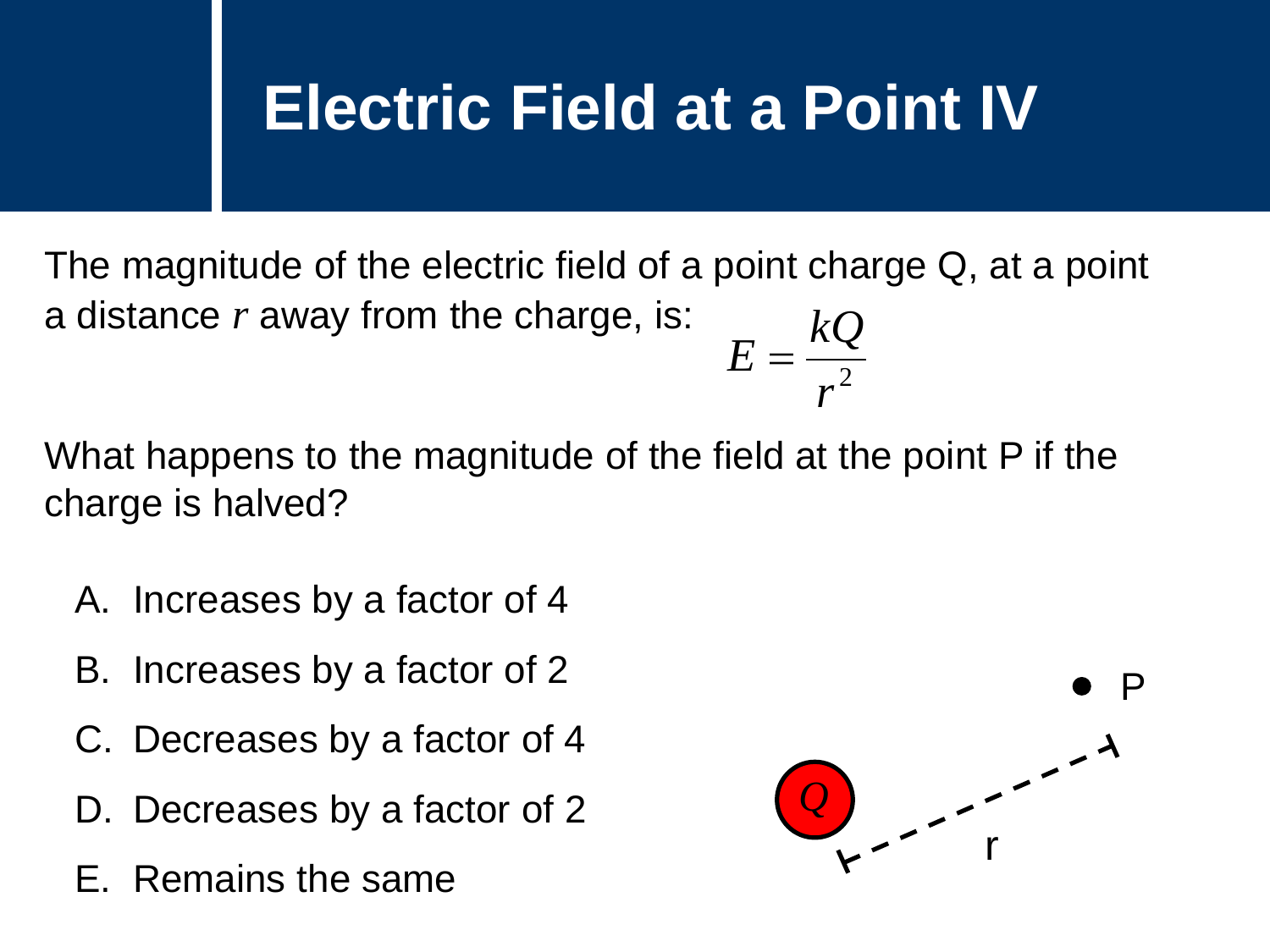#### **Answer:** D

**Justification:** The electric field is directly proportional to the amount of charge on the point charge. The charge Q appears in the numerator of the electric field equation, so changing Q will change E by the same factor.  $\iota$ 

$$
E=\frac{\kappa Q}{r^2}
$$

If the charge decreases, the magnitude of the electric field will also decrease. The charge is halved, so the strength of the electric field will also be halved.

Initial Electric Field: New Electric Field:

 $r^2$ 

 $E_i = \frac{kQ}{l^2}$ 

$$
E_f = \frac{k(Q/2)}{r^2} = \frac{1}{2} \frac{k(Q)}{r^2} = \frac{1}{2} E_i
$$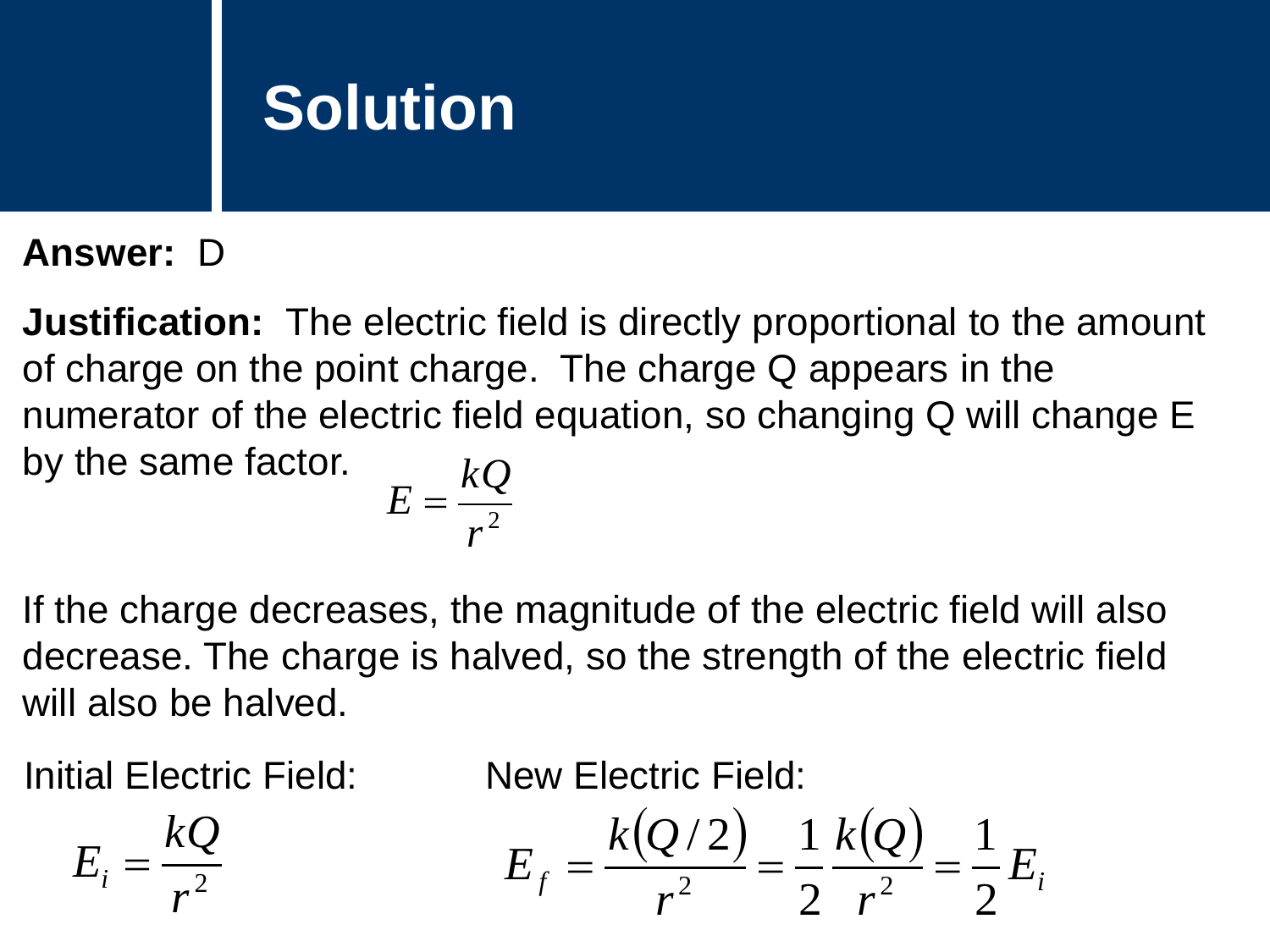### **Electric Field at a Point V**

The magnitude of the electric field of a point charge Q, at a point a distance *r* away from the charge, is:  $r^2$  $E=\frac{kQ}{2}$ 

What happens to the magnitude of the field at the point P if the distance is halved?

- A. Increases by a factor of 4
- B. Increases by a factor of 2
- C. Decreases by a factor of 4
- D. Decreases by a factor of 2
- E. Remains the same

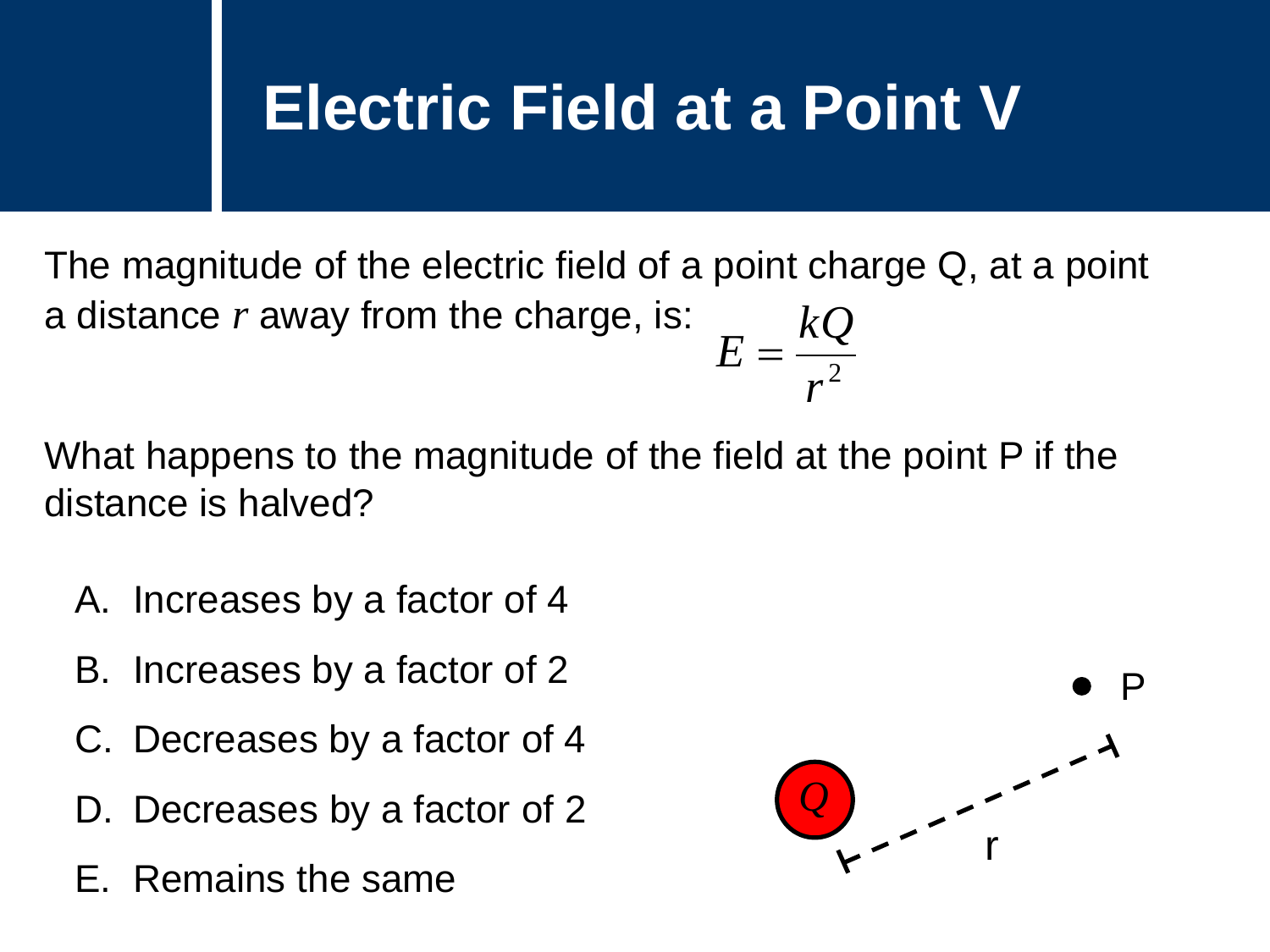#### **Answer:** A

**Justification:** The electric field is inversely proportional to the square of the distance between a point and the source charge. This is because of the  $r^2$  term in the denominator of the electric field equation.

When the distance increases by a factor of *x*, the electric field decreases by *x* 2 . The distance is decreased by a factor of two in this question, so the electric field must increase by a factor of  $2^2 = 4$ .

 $r^2$ 

Initial Electric Field: New Electric Field:

$$
E_i = \frac{kQ}{r^2} \qquad E_f = \frac{kQ}{(r/2)^2} = \frac{kQ}{r^2/4} = 4\frac{kQ}{r^2} = 4E_i
$$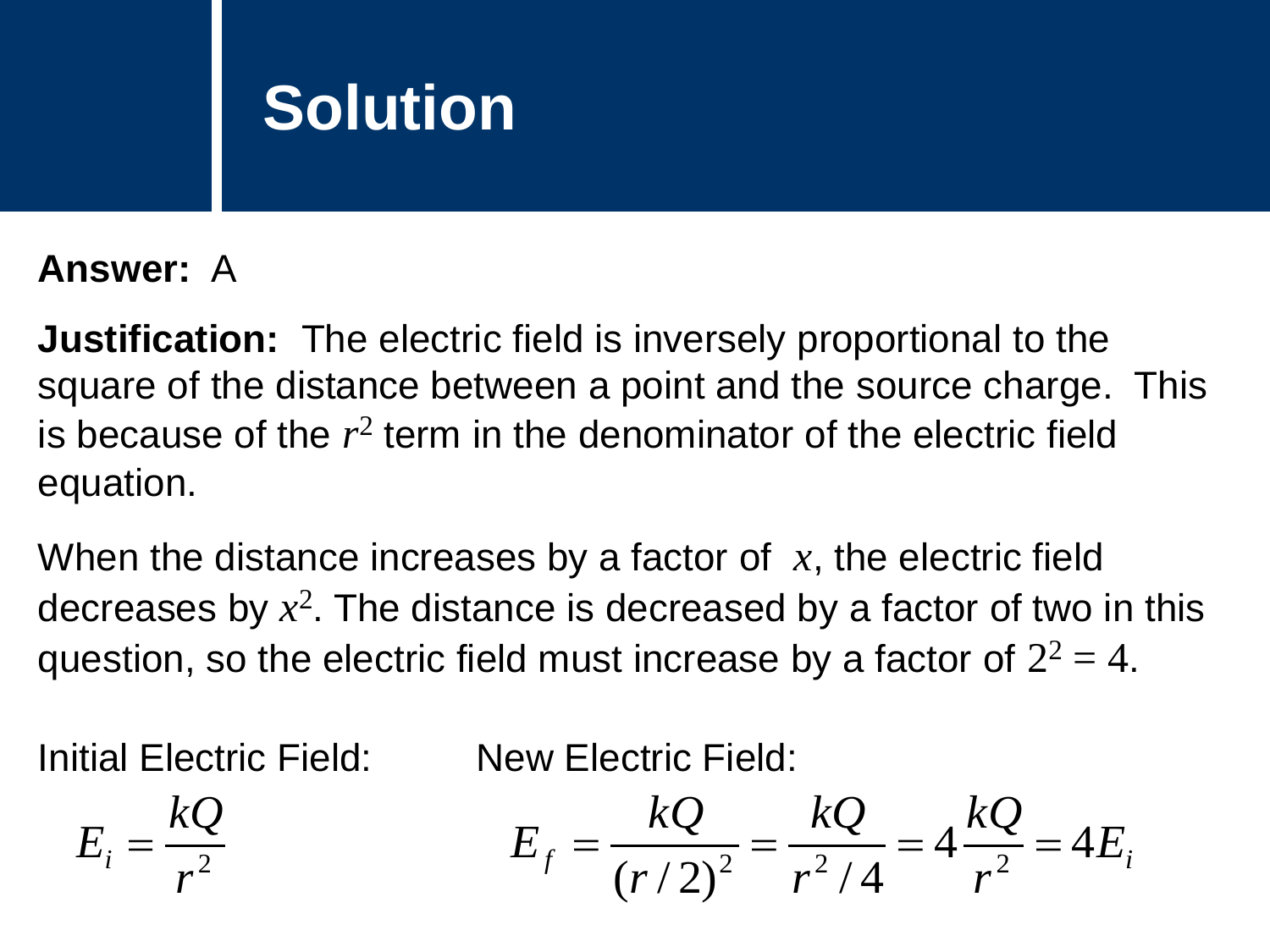### **Electric Field at a Point VI**

Two equal positive charges *Q* are L distance apart.

What is the electric field at the point P, the midpoint between the two charges?

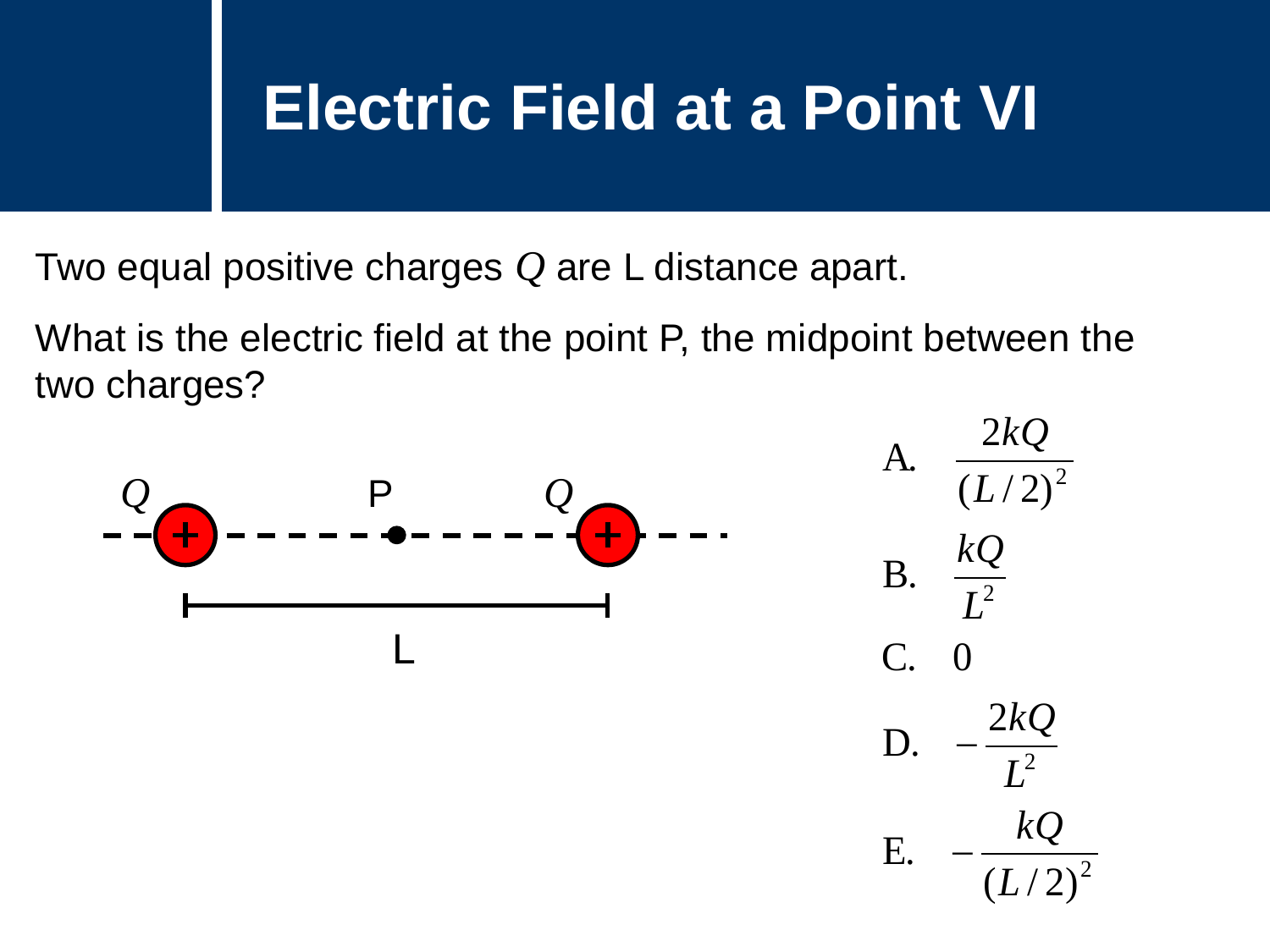#### **Answer:** C

**Justification:** Electric fields obey the law of **superposition**, meaning that the total electric field of a system is equal to the sum of all electric fields in the system.



The electric field at point P caused by each charge is equal in magnitude, but opposite in direction. Adding them together results in no net electric field at the centre point.

$$
\vec{E}_{net} = \vec{E}_1 + \vec{E}_2 = 0 \text{ N/C}
$$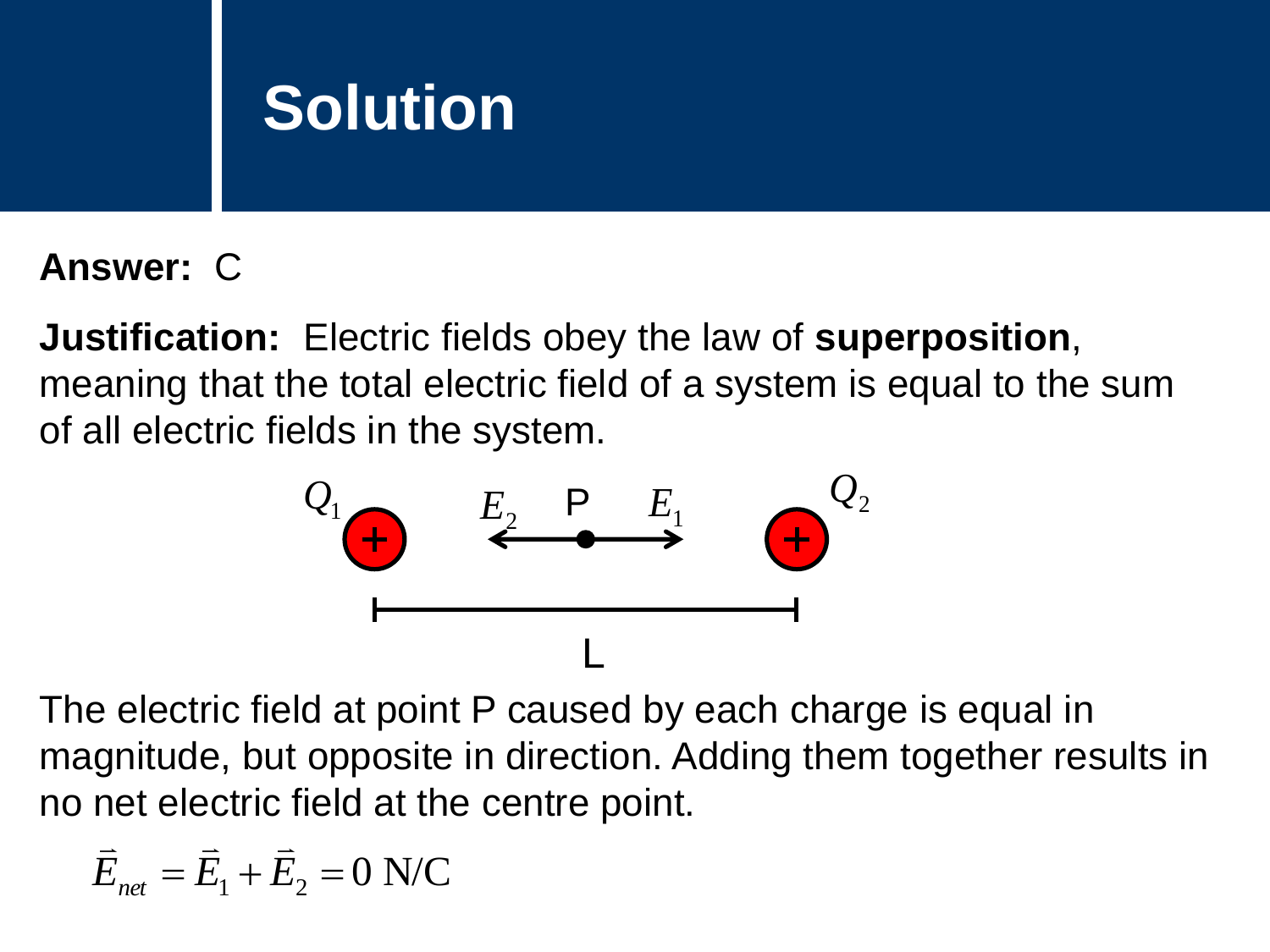#### **Electric Field at a Point VII**

Two charges *Q* and -*Q* are a distance *L* apart.

What is the electric field at the point P, which is at the midpoint between the two charges?

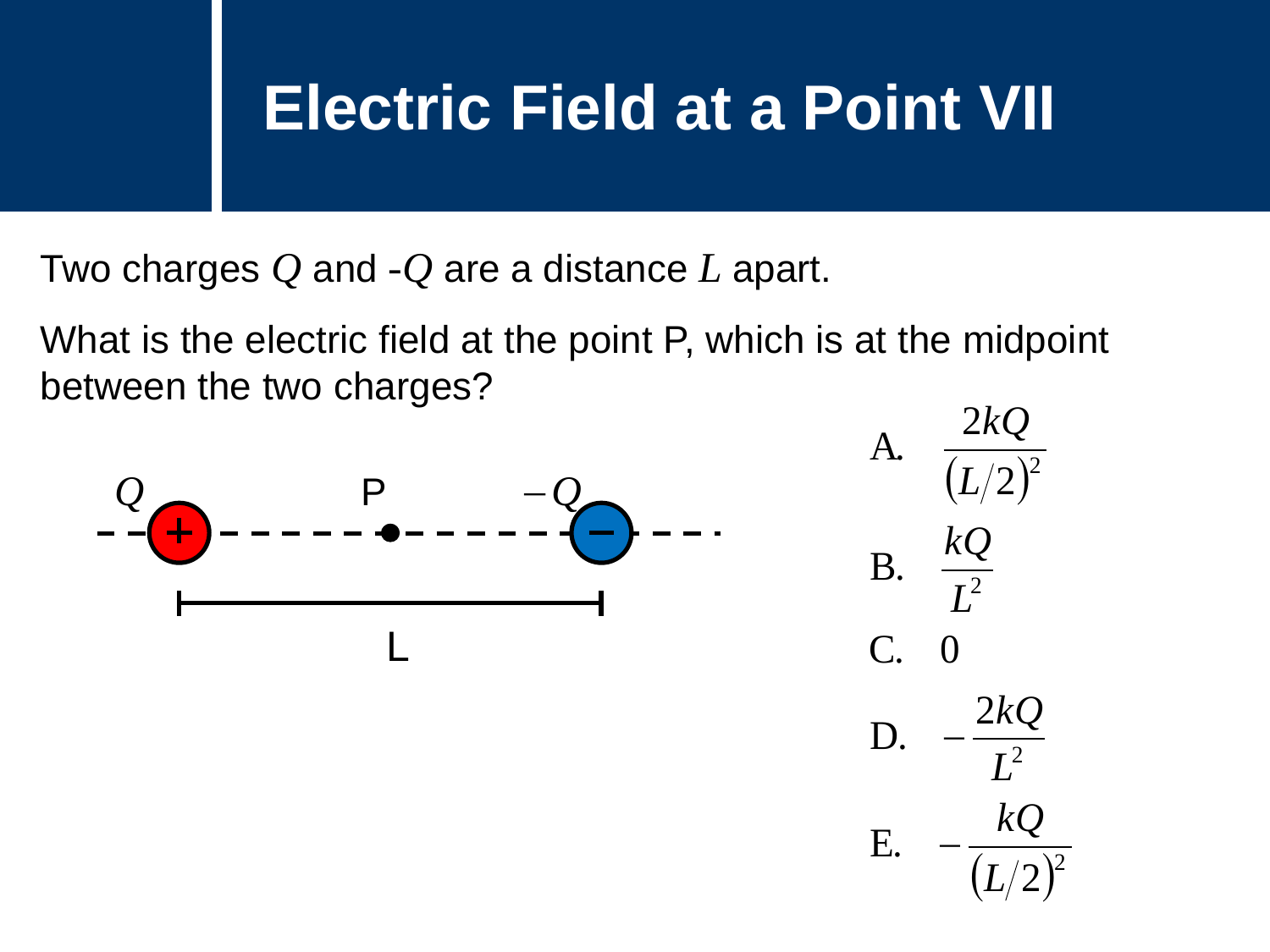**Answer:** A **Justification:**



The electric field at point P caused by each charge is equal in magnitude, and both electric fields are in the same direction.

Adding the two electric fields together gives:  
\n
$$
\vec{E}_{net} = \vec{E}_Q + \vec{E}_{-Q} = \frac{kQ}{(L/2)^2} + \frac{kQ}{(L/2)^2} = \frac{2kQ}{(L/2)^2}
$$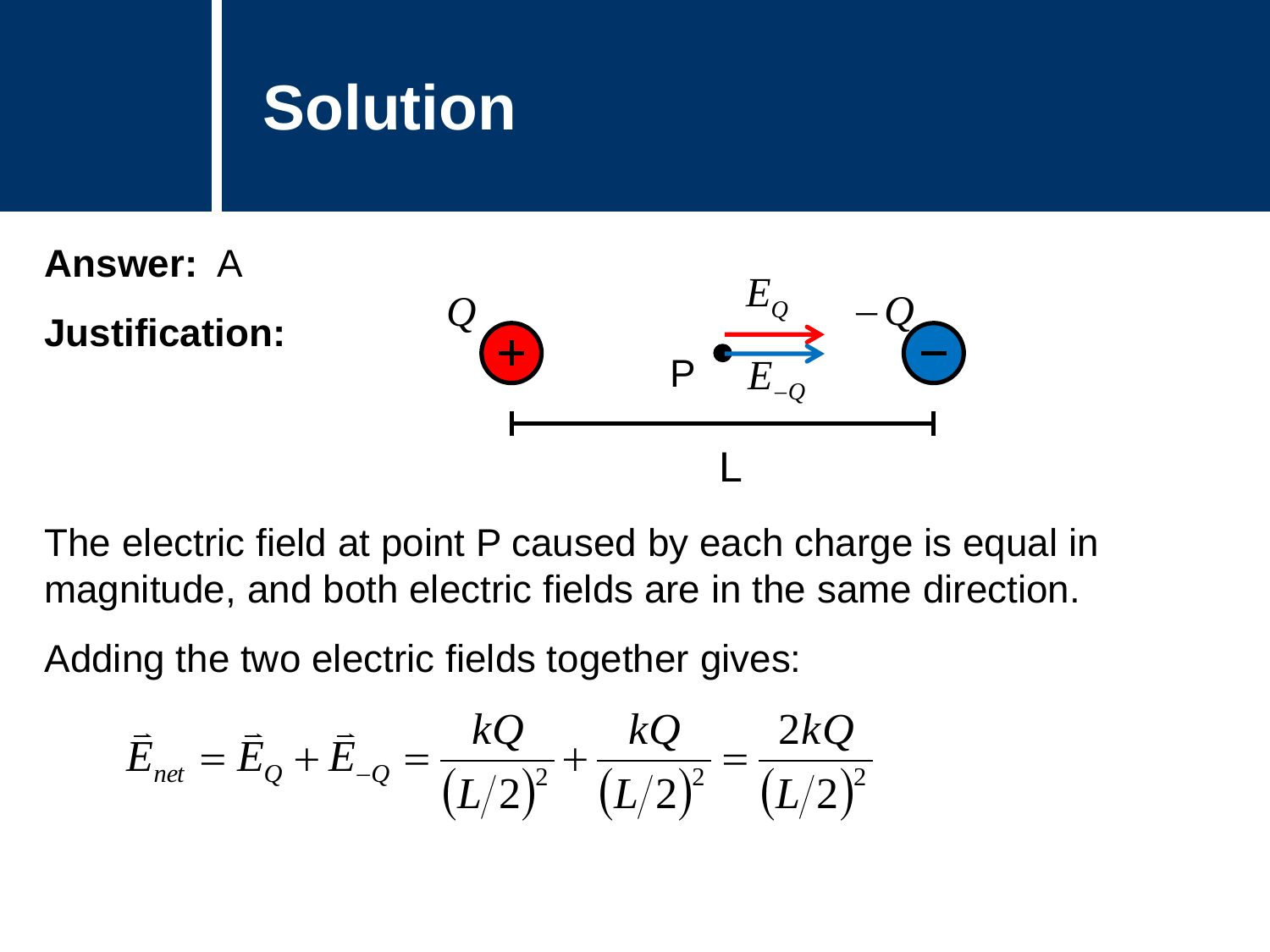### **Electric Field at a Point VIII**

In the figure,  $Q_1$  and  $Q_2$  are equal in magnitude and the same distance from the origin.

Where would the electric field be vertically upward?

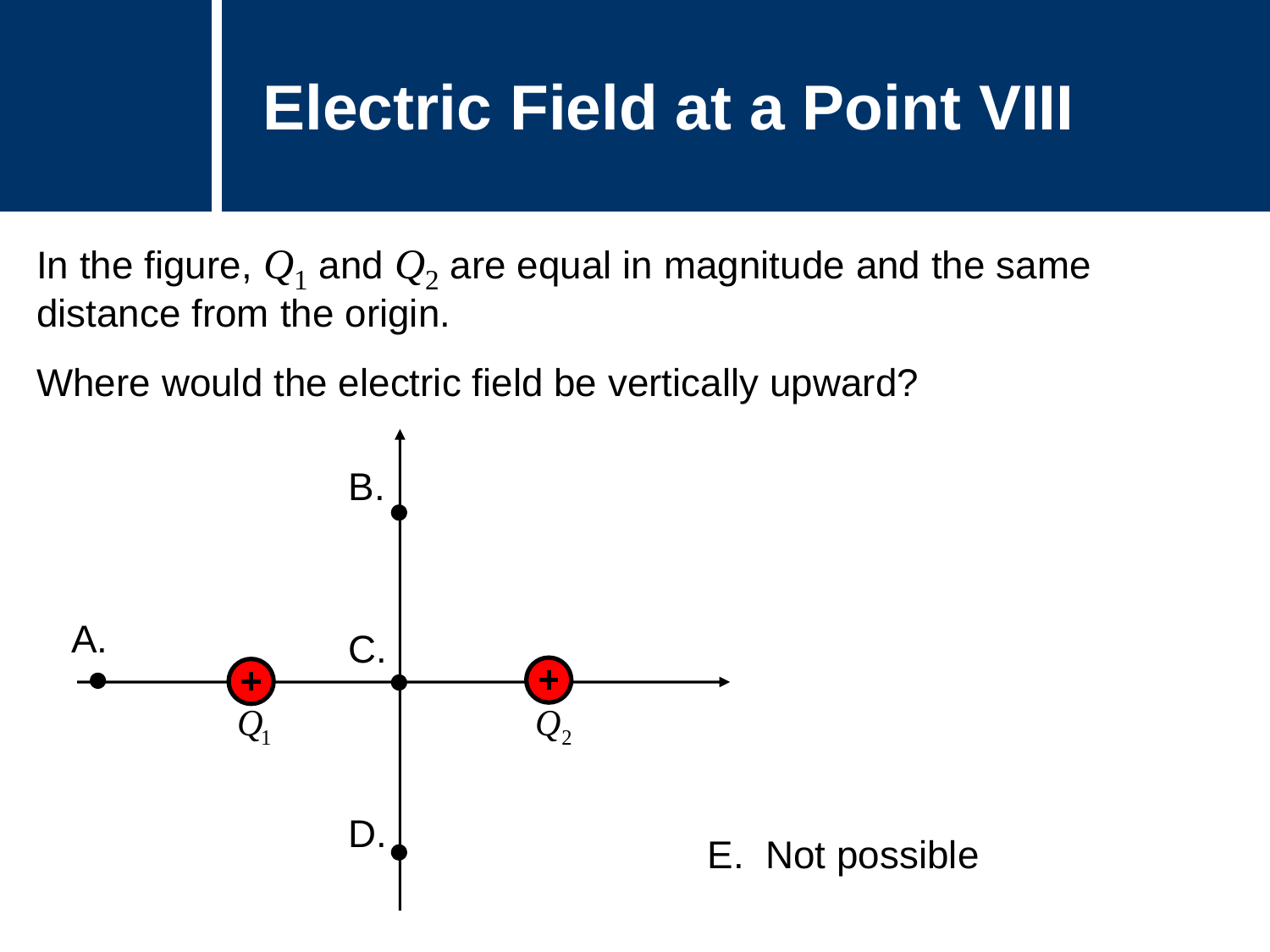#### **Answer:** B

**Justification:** The two charges are of equal distance away from the y-axis. They are also equal in size, and create equal electric fields. This means that the x-components of the electric fields will cancel at all points along the y-axis.

Electric field lines point away from positive charges. In order to have a net electric field pointing upwards, it is necessary to consider only those points on the positive y-axis.

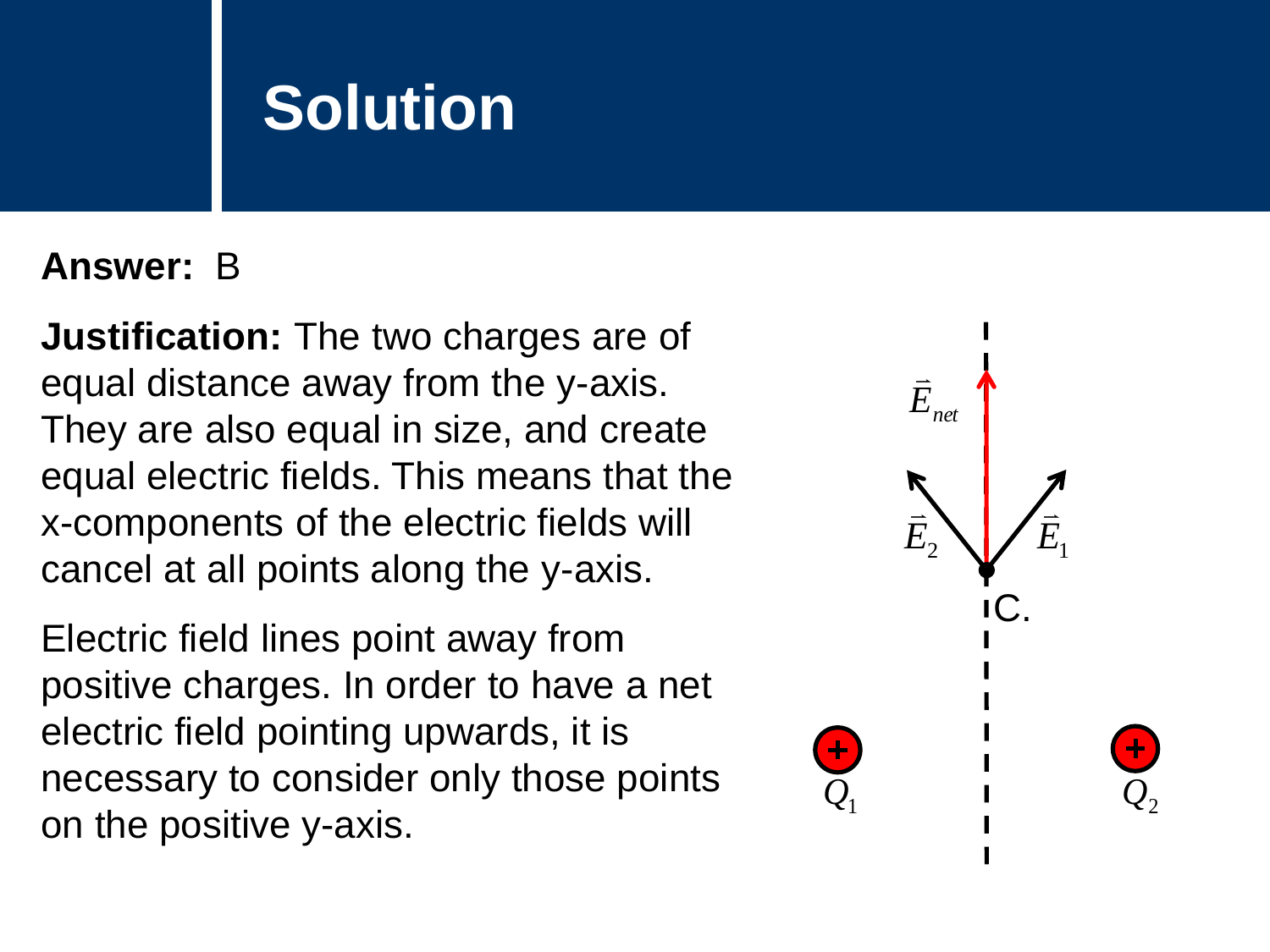#### **Electric Field at a Point IX**

In the figure,  $Q_1$  and  $Q_2$  are equal in magnitude but oppositely charged. They are the same distance from the origin.

Where would the electric field be vertically upward?

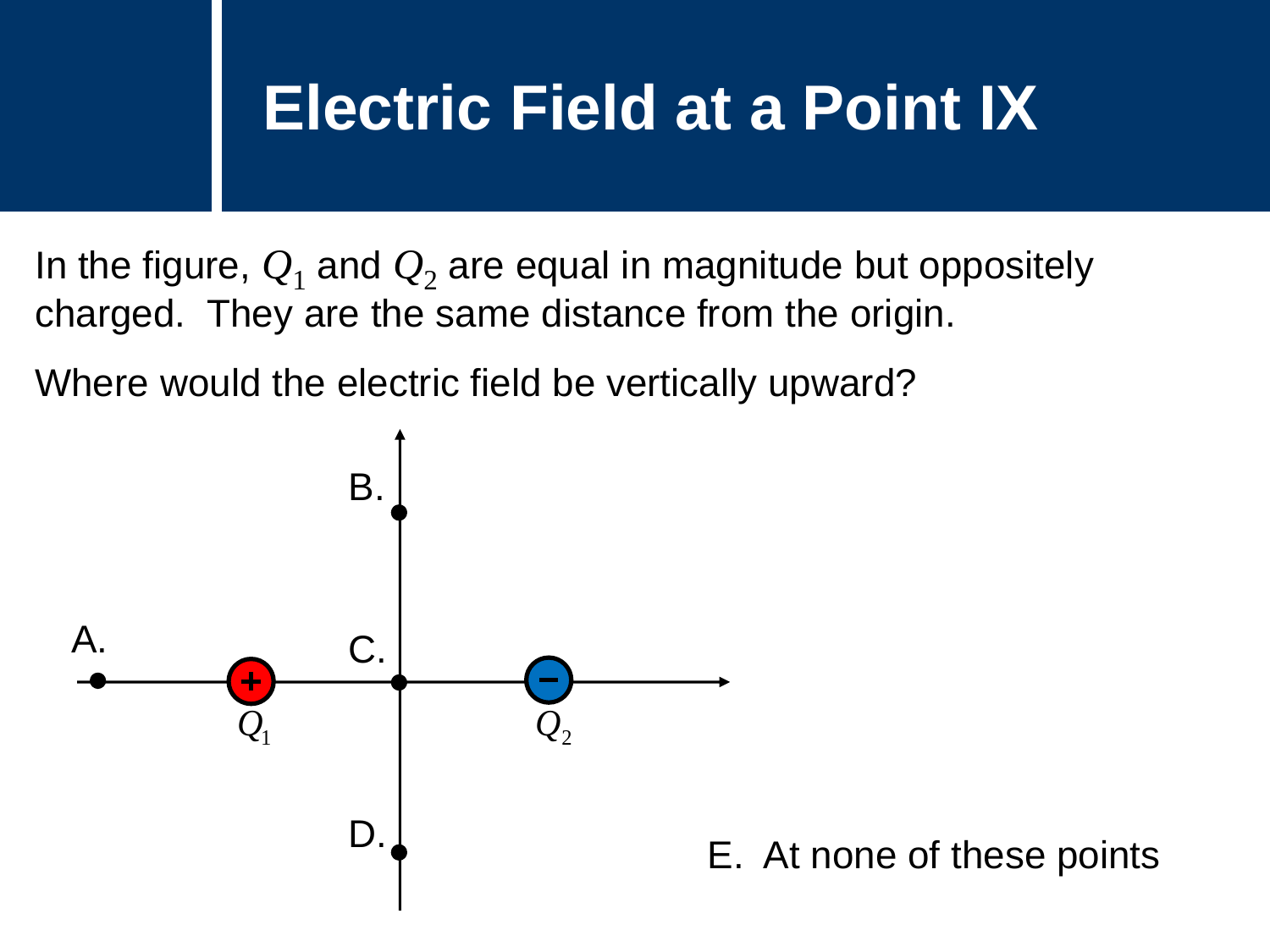#### **Answer:** E

**Justification:** Determine the direction of the electric field at each point. Notice that the y-components of the electric field cancel at points B and D, so the electric fields are directed to the right. A and C are in line with the two charges, so there is no vertical component of electric field.  $\overline{\phantom{a}}$ 

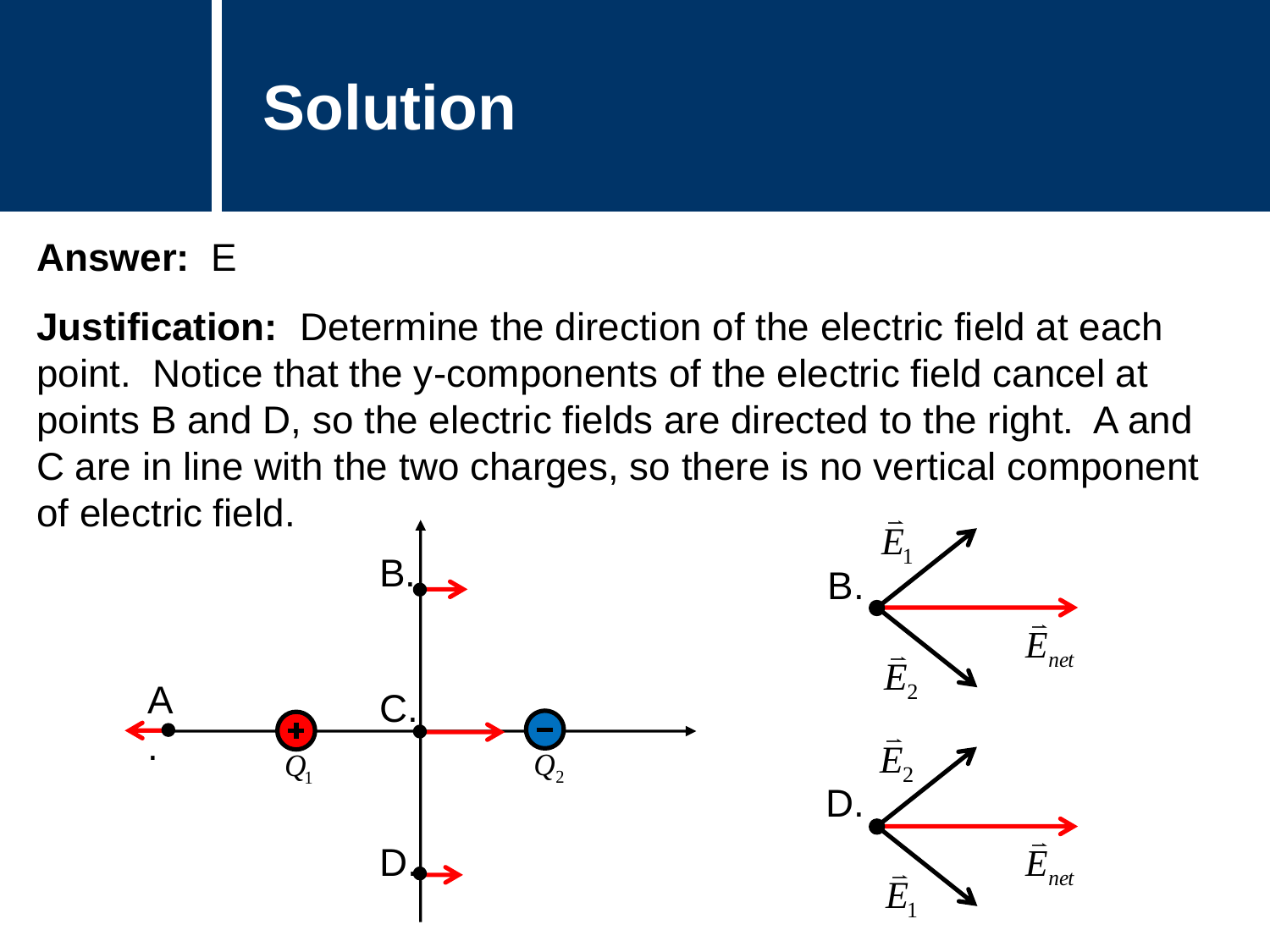#### **Solution Cont'd**

**Answer:** E

**Justification:** The electric field lines of a dipole are shown below.

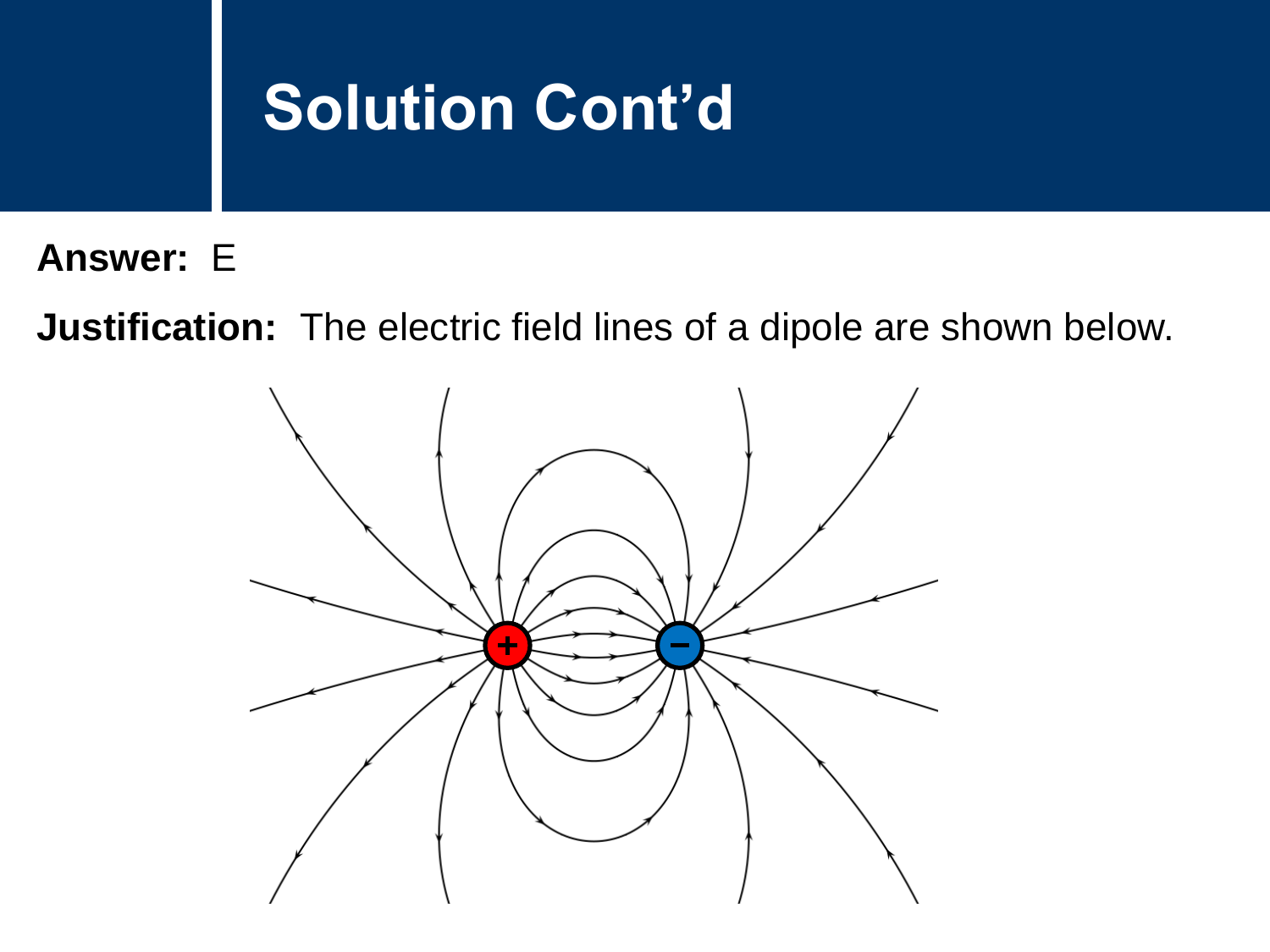### **Electric Field at a Point X**

In the figure,  $Q_1$  and  $Q_2$  are equal in magnitude but oppositely charged. They are located at points (-1, 0) and (1,0) as shown in the diagram below.

At which point is the magnitude of the electric field the largest?

E. (0, 0) D. ( 2, 0) C. (0,1) B. ( 1,1) A. ( 2,1) *Q*1 *Q*2 B. (1,1) C. (0,1) D. (2, 0) E. (0, 0) A. (2,1) (1, 0) (1, 0)